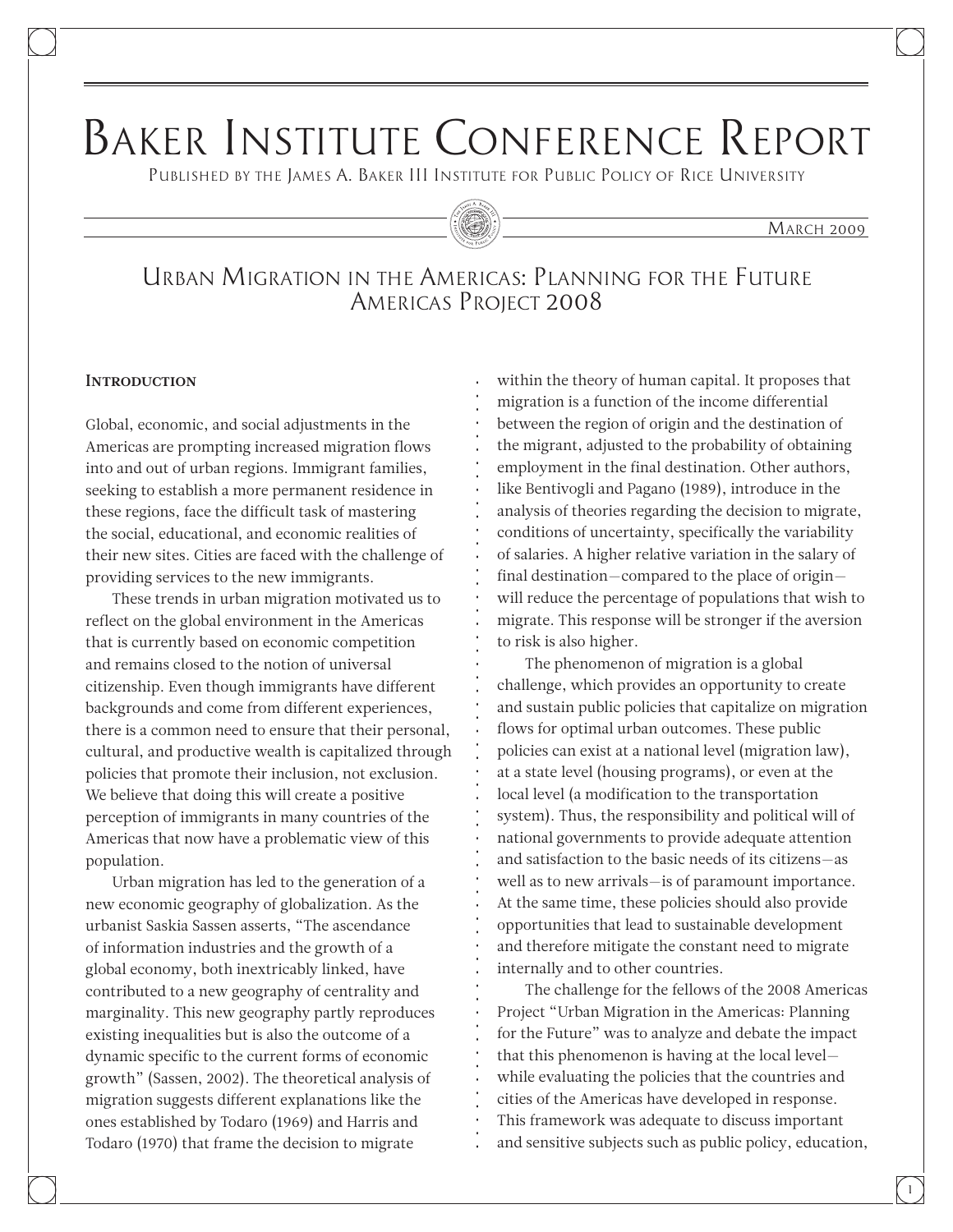and affordable housing. This exercise allowed us to learn about others' experiences, to exchange and debate ideas, and to propose recommendations. With this positive starting point, it is now our task to promote and continue to discuss and implement these proposals to find sustainable elements and opportunities for human development—regardless of the country of origin, migration status, or ethnic background. Our discussions were focused on three subthemes: public education and immigrant youth; affordable housing; and sustainability and public policy.

# Public Education and Immigrant Youth

Public education is of critical importance for every country in the Americas. At the core of this issue is a demand to ensure that citizens are equipped with the knowledge and skills necessary to positively contribute to their country's social stability and progress. Public education also helps sustain a country's economic stability and national security.

Countries in the Americas grapple with very difficult questions surrounding the particulars of how to create and deliver high-quality programs, and to whom to make these programs accessible. Many advocates and public policy leaders identify the strength of public education as the single most important factor in breaking the cycle of poverty in any country. This assertion strikes a particular chord in the Americas, given the high density of lowincome populations in many underdeveloped, and even developed, countries. The powerful implications of public education are precisely what have fueled a long-standing and passionate debate around educational policy in almost every country. While most leaders agree on the urgency of educational reform and success, there are wide variations of policies in differing stages of implementation with mixed degrees of success across the Americas.

The migration of families into and out of urban regions has only heightened the complexities of this already delicate arena. Given that urban migration across the Americas shows no sign of slowing down in the near future, we are faced with the challenging opportunity to assess how our countries can help their educational systems adapt to the changing demographic landscape of their communities and

classrooms. Educational policy for the immigrant community is, and will remain, an area of focus for regional governments, including school systems and social services.

## *Accessibility to the Classroom*

One notable consistency throughout the Americas is the current accessibility of public education for all youth. The degree to which this accessibility is made "explicit" through public policy does vary, however. In some countries, such as Colombia, Jamaica, and Uruguay, there is not a large influx of immigrant youth into public schools; thus, there is no strong demand to develop a national policy regarding the educational rights of immigrants. While there is no explicit policy granting immigrant youth the right to an education, they are not denied this right—they are treated and served as all other children are. In other countries, such as the Dominican Republic and the United States, a larger influx of immigrants has prompted the government to develop public policies that explicitly grant equal education rights to immigrant youth. In the Dominican Republic, this is referred to as Law 66–97. In the United States this was established in the 1982 Supreme Court case, *Plyler vs. Doe.*

Policy aside, all of the countries represented at this year's Americas Project openly provide at least a primary level of public education to immigrant youth, regardless of whether or not they are considered legal citizens. In some countries, however, it becomes increasingly difficult for immigrants to pursue higher levels of education, primarily because of increased registration requirements and costs. In Bolivia, the costs of accessing higher levels of public education are higher for international immigrants. Immigrant youth in the United States have free access to education from kindergarten to grade 12. However, access to higher education involves hefty tuition fees which, given their economic background, many immigrants cannot afford.

This widespread accessibility to public education has presented a sweeping trend where the educational prospects for immigrant youth mirror those for low-income native-born youth in most, if not all, countries of the Americas. That is to say, the challenges that pervade the educational systems in the lowest-income communities are the same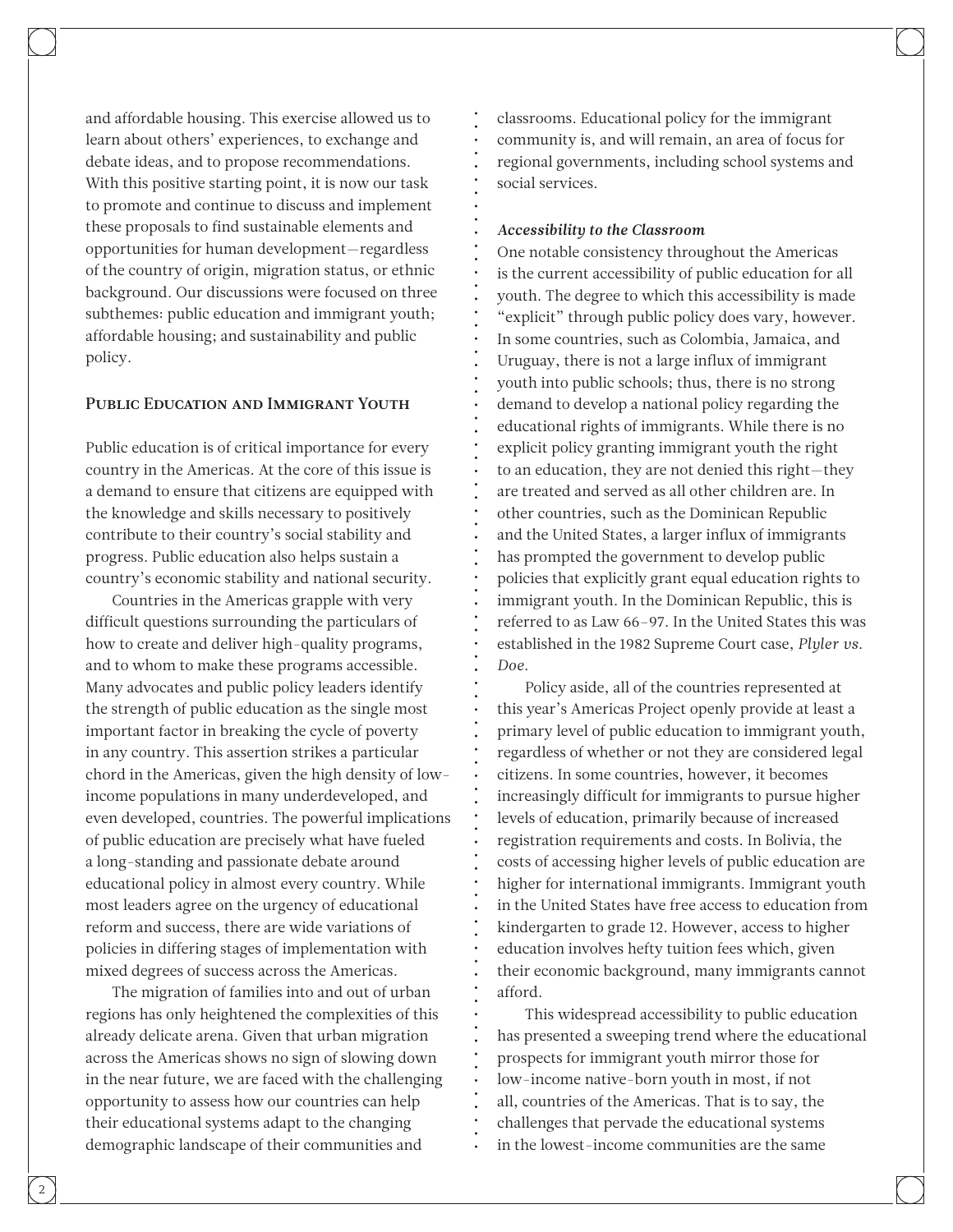for those with higher percentages of immigrant youth. This is primarily because the large influx of immigrants into a country typically results in a surge in that region's low-income or poverty-stricken socioeconomic group. For example, in countries such as Canada, Costa Rica, Brazil, the Dominican Republic, the Bahamas, and the United States, the influx of immigrants from nearby poverty-stricken countries results in an increase of children needing educational services, most of them centered in the poorest neighborhoods. In countries with high rates of migration of indigenous populations from rural areas to large urban metropolises, there is a similar pattern. In Argentina, Guatemala, Honduras, Mexico, Bolivia, and Uruguay, children of indigenous families suddenly fill the classrooms of urban public schools, many of which serve low-income children. In short, in our discussion, we recognized that the status of public education for immigrant youth across the Americas is the same as the status of public education for low-income youth, *regardless* of origin.

# *Recognizing Different Languages and Dialects, and Classroom Implications*

An especially critical education issue in the Americas is how to educate a society that represents a growing number of native languages and dialects, especially in urban areas. Where there used to be one predominant language (such as English in the United States, Spanish in Argentina, or Dutch in Suriname), there are now increasing populations of children that speak other languages.

The manner in which countries respond to the need for multilingual education varies greatly. In some countries where an alternative language would serve the need of very large groups of immigrants, governments have embraced bilingual education programs. An obvious example is the widespread existence of English-Spanish bilingual programs in the United States. In Argentina, there are educational programs that include Portuguese—a reflection of the relations that exist between cities close to the Brazilian border. Guatemala assigns teachers by region or linguistic community in order to educate students in their mother tongue (Maya, Xinca, Garifuna, and Spanish).

In other countries, immigrants present less of a need for bilingual education, either because they know enough of the native language to "get by" or because they meet their language needs through private educational systems. In Jamaica, for example, some immigrant children may have difficulty speaking English, but they understand most of it and rely on their listening comprehension skills to learn the language and assimilate as quickly as possible. Immigrant children in Colombia who present a need for bilingual education and can afford it simply attend private schools in order to get the services they need.

#### *Providing a Social Network*

A final aspect we discussed was the degree to which our current education systems provide a social network or support system for immigrants. Again, there was wide variation, though, in most countries, social services are not provided for immigrants through the schools. Instead, they are provided through nongovernmental organizations (NGOs) and churches. This is the case in countries such as Brazil and Suriname. In other countries, including the Dominican Republic, there is some social service support for immigrants from the private sector, but not from the public education sector. On the other hand, countries such as Canada and the United States have financial and human resources dedicated to providing social support networks for immigrant students. In Canada, some schools have multicultural committees, programs, and celebrations, as well as English-language training for parents and settlement workers in schools to work with students and their families regarding settlement issues. In the United States, some schools offer social support services for refugee students, English as a Second Language (ESL) classes for parents, free or reduced meals, health care assistance, and more. Most of these services are available to any qualifying low-income child, regardless of origin. However, immigrant students and families are more likely to tap into them.

A great part of our discussion focused around the natural progression of informal social support networks amongst immigrants in the education system. For example, in the urban regions of Bolivia, such as La Paz, the universities have become social spaces for the expression of rural immigrant youth. In Guatemala, the lack of positive and productive spaces for social development and inclusion for migrant youth has resulted in youth participation in gang-like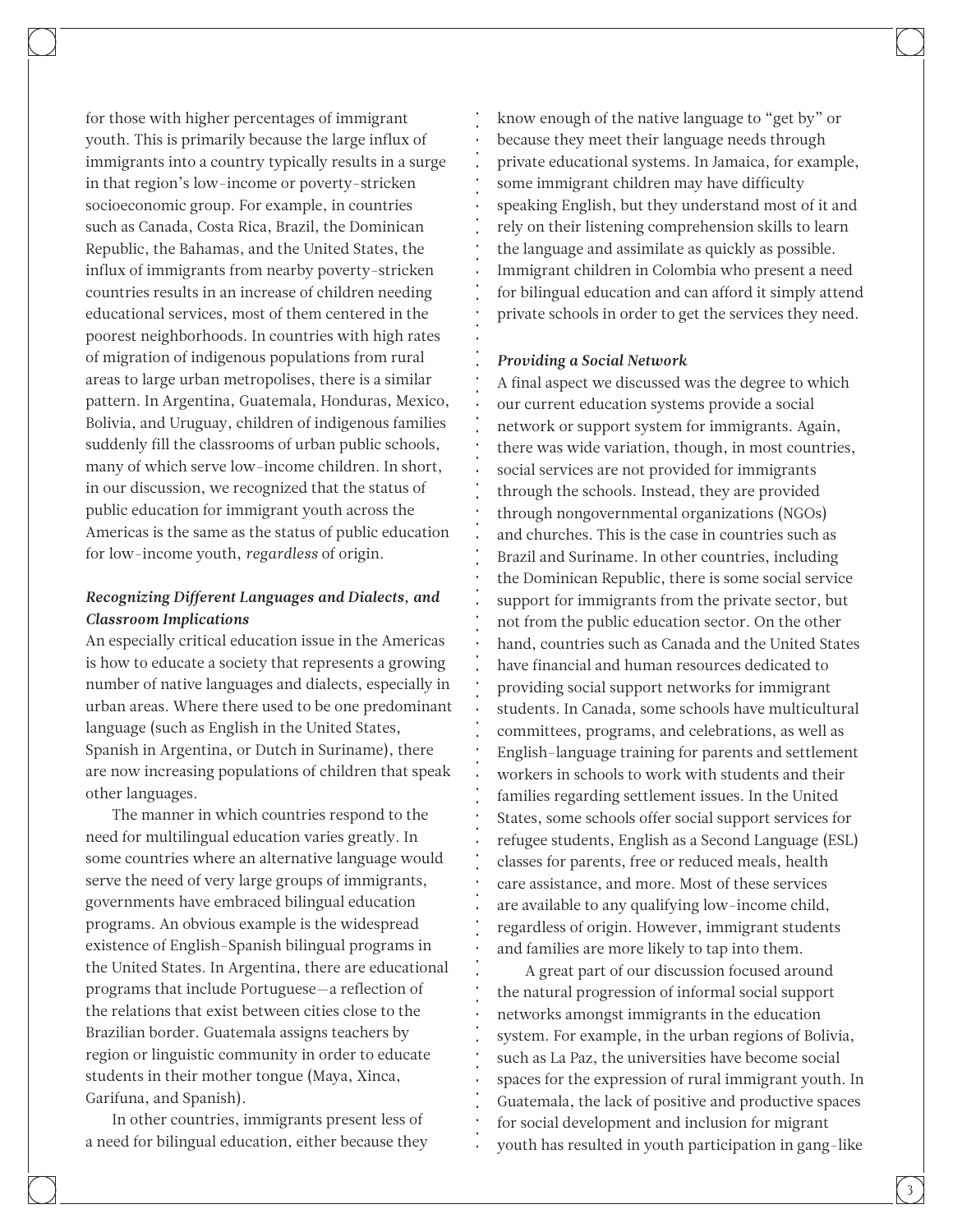groups known as "maras." These groups initially formed in immigrant urban zones in the United States and then transferred to Guatemala through migration and deportation.

Ultimately, the amount of time it takes immigrant families to assimilate via the education system varies based on how segregated immigrants are in the schools themselves as well as within the community. In the end—structured social support networks or not—countries in the Americas attest that the school system is certainly the public institution through which almost all immigrant youth face the challenge and need of assimilating to their new place of residence, be it a new country or a new urban region. In the Bahamas, for example, second-generation immigrant youth are typically fully integrated into the Bahamian culture through their participation in the public education system. A similar dynamic exists in practically all countries of the Americas.

#### *Opportunities*

The current state of public education in the Americas suggests three key opportunities and challenges to be tackled moving forward. The first is the need for a proactive, rather than a reactive, approach to integrating immigrant students into the education system. In this sense, there is a need to engage leaders from a variety of sectors (education, government, business, law, etc.) to establish a clear mission and a long-term vision for how public education systems can position immigrants for success in society. Questions to consider include:

- Do we want immigrant students to remain in urban regions to strengthen the local economies?
- • Do we want to empower immigrant students to return to their native countries or rural regions to strengthen those economies?
- • What are our educational goals for immigrant students? Should we prepare them to be able to compete in the "information age" and participate in global trade?

By defining on the front end exactly what we want our educational efforts to result in, we position our countries to make more strategic decisions. The challenge that exists with a proactive approach to public education for immigrants is that it demands

time and accurate data regarding our current state of education for immigrant youth, as well as planning resources—all of which seem to be lacking in most countries of the Americas, or at least are not being utilized effectively. Much of what the countries of the Americas have done, and continue to do, is react to the migration of children into urban schools. Since the demographics of our schools have already changed (and will continue to do so), much of our efforts and resources are concentrated on "dealing" with the problems and issues that have presented themselves, without necessarily addressing longerterm, more proactive goals. Resolving this tension is essential if the public education systems of the Americas are to move forward on this issue.

A second opportunity and challenge is an immense increase in multilingual educational needs across the Americas. Undoubtedly, multiethnic, multicultural, and multilingual societies are ones that are rich with diversity and strong in their ability to embrace an ever-increasing global economy. There is an amazing opportunity for the Americas to tackle multilingual education programs, so that immigrant youth are empowered to sustain the richness and utility of their native tongues, yet at the same time adopt and master new languages so that they can assimilate into their new places of residence and beyond. There is a great opportunity here to capitalize on the wide range of languages already present in urban cities across the Americas where, in some cases, hundreds of languages and dialects are spoken. The challenge is figuring out how to make multilingual education operational and effective in public education. Questions regarding timing (how long to educate children in their native tongue and when to transition them to an official state language), funding (literature and resources in multiple languages), and personnel (finding educators who speak the languages) continue to flummox even the leading researchers of education reform. Additionally, the issue of language taps into a very deep and complex debate surrounding nationalism, patriotism, and how promoting languages different from the official one challenges the unity of a country. Indeed, this is a topic that sets off a wide range of opinions from all members of a society. While there is a great opportunity for countries to have productive and honest dialogue to confront this issue, there is also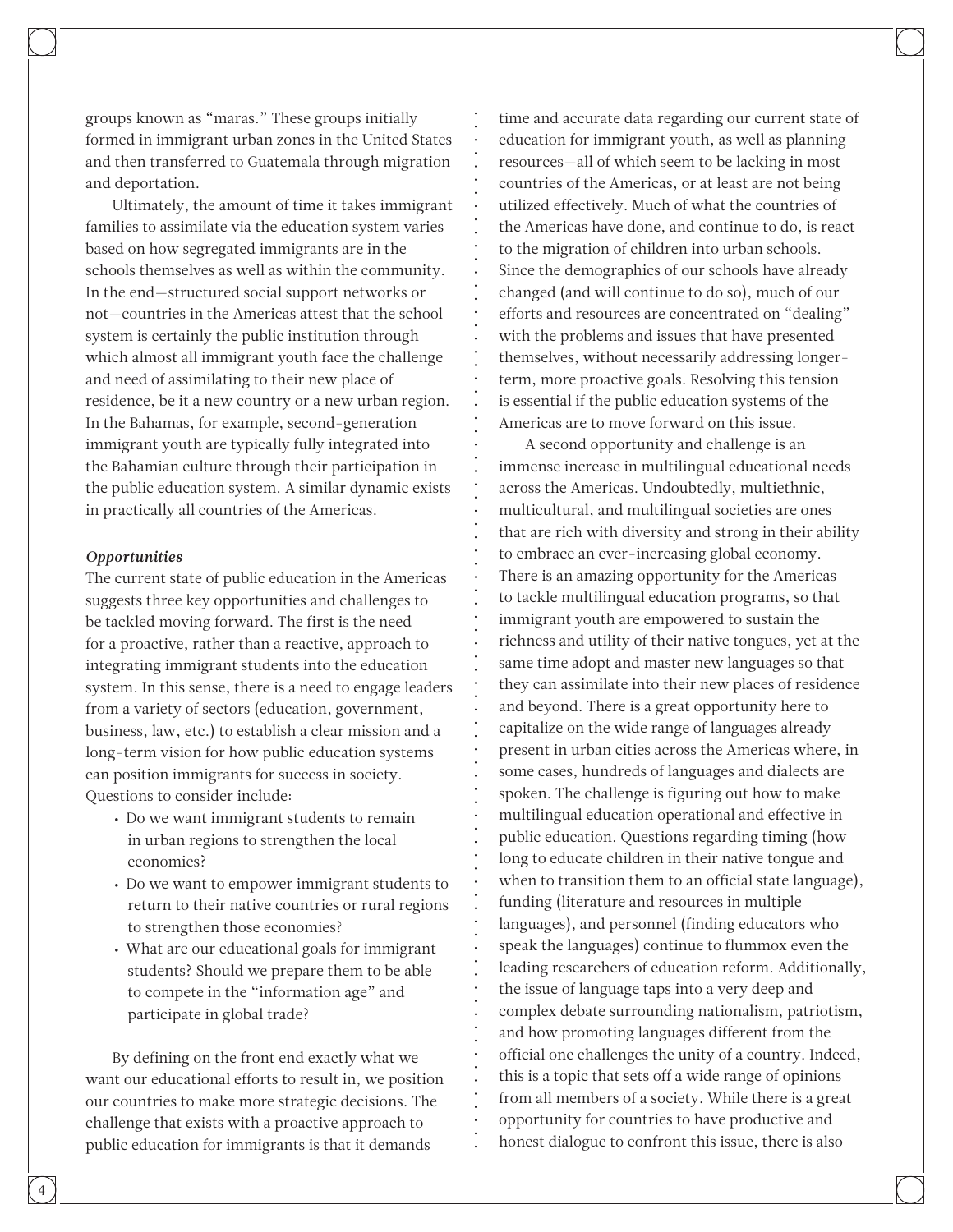a great challenge to agree on a set of policies, given how extensive the divergent views are.

Finally, a great opportunity and challenge that exists for public education in the Americas is innovating on traditional approaches to education, and embracing the reality of our changing urban schools. With an increase in ethnic and linguistic diversity in schools, updated and alternative approaches could and should be perceived as "must haves." This approach requires strategic planning to avoid a "trial-and-error" approach that might fall short of meeting fiscal responsibilities and ensuring outcomes. On another level, there is a risky assumption that all people of our societies share the same values and beliefs regarding education for immigrant youth. In the Americas there are deeply rooted biases regarding the important role that indigenous and all too often uneducated groups play in our society and even our economies. To suggest that our governments go above and beyond to try and break what has been an unspoken cycle of maintaining consistent manual labor forces in our countries opens up a truly complex debate that taps into delicate questions regarding elitism and racism. The fundamental belief that every child should have the right to a quality education, regardless of socioeconomic status or ethnic origin, is something most people in the Americas would agree with in theory, but the extent to which our actions and advocacy follow that belief varies extensively, and raises questions.

In the end, it is important to recognize that urban schools in the Americas have changed, and will continue to do so, given urban migration within and amongst our countries. The extent to which our public education systems create an opportunity for all youth to succeed, regardless of origin, will have grave implications for the long-term stability of our countries. If we don't contribute the necessary amount of time, highly qualified personnel, and the most advanced resources now to address how we educate and empower immigrant youth at the school level, we will pay for it later—in the form of an uneducated workforce, higher state-sponsored welfare and health care costs, among other problems.

# Affordable Housing and the Immigrant **COMMUNITY**

Ensuring an adequate supply of affordable housing is one of the most visible challenges in the Americas, made more complex by the mass movement of people to urban centers. The connections between adequate affordable housing, crime, health, education, and economic growth are apparent throughout the region, and it will take innovative solutions to deal with all of these issues together. This section of the report seeks to explore some of the challenges and opportunities regarding affordable housing for the immigrant community in the Americas.

By definition, affordable housing is a term used to describe dwellings whose total cost is deemed affordable to a group of people in a specified income bracket. Although the term is often used as a reference to rental units, the idea has been expanded to include home ownership as well. In the United States and Canada, which have highly developed affordable housing agencies, a commonly accepted guideline to determine affordable housing is that its monthly costs should not exceed 30 to 35 percent of monthly household income. This range is greater in other countries depending on the government's ability to and interest in offering subsidies.

Our discussion also included a focus on social and public housing strategies as solutions to some of the challenges faced in the region. Social housing is an umbrella term used to describe rental units that might be owned by government agencies, nonprofits, or private entities. Public housing is owned by government and allocated on an income and need basis.

#### *Challenges*

While all the countries in the Americas are unique, affordable housing policy and planning are consistent throughout the region with slight variations on the overriding conditions. One such factor is the link between affordable housing policy and politics. In the Americas, affordable housing—particularly for immigrants to urban areas, referred to as urban migrants—remains a politically charged issue. Another common strain throughout the region is the large deficit in availability of housing in the urban centers.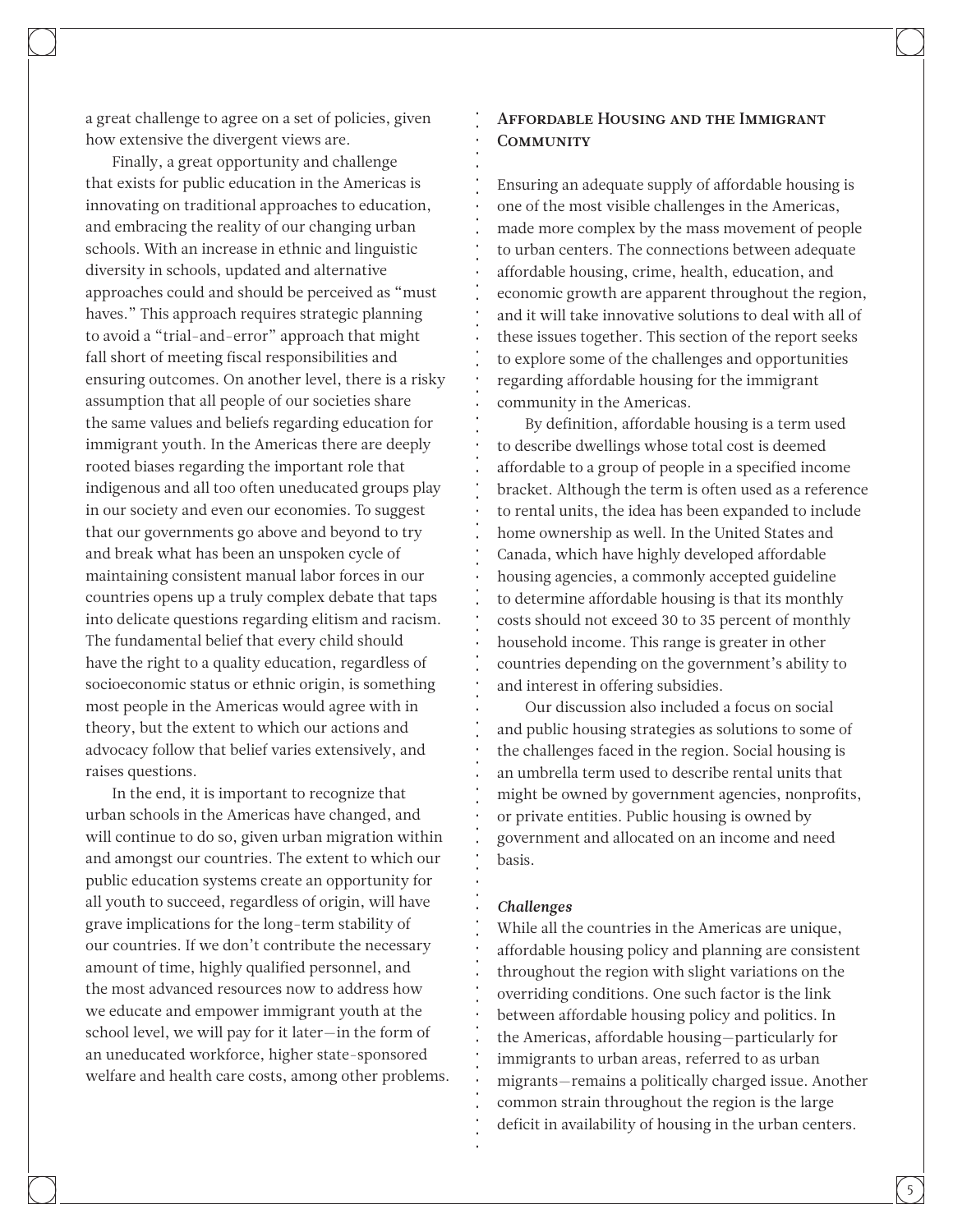The absence of affordable housing creates slums in and around most cities, resulting in poverty belts, which have the potential of becoming a breeding ground for crime, vagrancy, and other social ills.

In many cases, urban migrants are moving to large cities in search of jobs and opportunity. The transition is difficult for multiple reasons. In rural areas, land is readily available and extended family often forms a key support structure. Particularly in countries like Jamaica, Brazil, and the Bahamas, people are accustomed to building their own dwellings. By contrast, in larger cities, land is not readily available and housing is rarely conveniently located near jobs. Also, the support structure of the extended family is absent. This does not make it as easy in the urban area to build a home, or have the safety net of living with family members in a comfortable environment.

The reality that many urban migrants are undocumented and documentation of legal status is required for housing access is another challenge. In several urban centers, these undocumented workers make up substantial parts of the workforce, but without a formal way to access housing, they squat or illegally settle on land in the city, preferably close to employment sources. For example, while the government of Brazil is building 5,000 new houses a year, the demand is over 100,000 units annually just in the city of São Paulo. This demand puts tremendous pressure on outlying areas of the city and on the environment, as immigrants tend to settle in land that is undeveloped, unstable, or environmentally protected. In most cases this is also the least desirable land. In other countries, like Jamaica, Honduras, and Guatemala, this is becoming an increasingly important issue—so much so that Jamaica, leading the way, has established an office to help deal with the issues associated with illegal land settlements, squatters' rights, and rampant land speculation.

Housing is also a political issue in the region. Many politicians use the urban migrants to help shift the political base of constituencies. Urban migrants tend to be at or near the poverty line and face similar challenges so they can serve as a fairly solid voting block. Politicians leverage this reality, encouraging migrants to settle in places that have the potential to alter the voting demographics in cities.

The reverse of this is also true. Affordable housing can change the cultural and socioeconomic makeup of cities and neighborhoods, sometime eliciting xenophobic reactions from locals and traditionalists. Balancing what is best for a city and what is politically acceptable to the traditional power structure continues to be a challenge in the region.

The region also has to deal with the lack of understanding of the procedures and costs associated with providing housing. Many citizens, particularly the urban poor, do not fully understand what it takes to develop land for housing. Access to and availability of suitable land, located near urban centers or close to public transit, reinforces the cost issue. As a result, housing is unaffordable for many immigrants without government intervention. In the Dominican Republic, as in most countries in the region, the monthly payments for a standard single family house, without subsidies, would be 10 times the average household income of the intended occupants, instead of the targeted range of 30 to 35 percent of the monthly household income.

Financing and adequate lending policies continue to be a major challenge in the region. Investments in Latin America and the Caribbean tend to be riskier than those in North America. Factors include the status of legislative rights for the private sector, the maturity of banking and lending laws policy, and the stability of governments. As a result, the cost of borrowing money is prohibitive for most private ventures—effectively reducing the number of private companies producing affordable housing without large government subsidies.

Instead, most urban migrants rely on relatives living abroad for resources to build homes. Much of Guatemala's housing is produced thanks to the remittances sent by family members living in the United States or Europe, which account for 40 percent of the country's gross domestic product. Additionally, with interest rates ranging between 10 and 30 percent in Guatemala, it is almost impossible for most urban migrants to afford to finance their homes on their own.

#### *Opportunities*

Although the challenges of affordable housing in the region are great, so are the opportunities. First, we can more fully educate urban migrants and the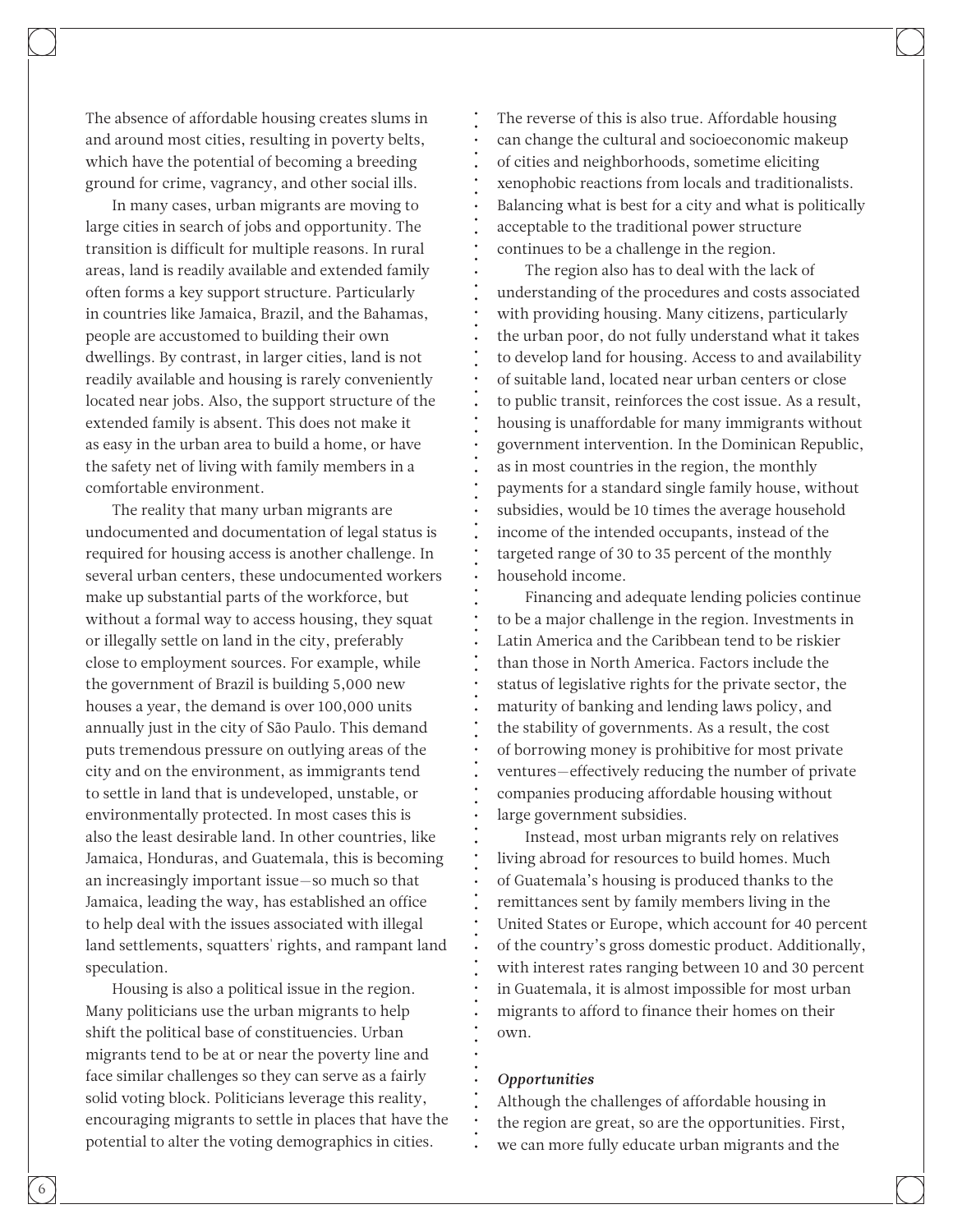community at large about the benefits of sustainable housing policy. The appropriate housing policy can alleviate and minimize the poverty belts and squalor that surround most of our urban centers and contribute to crime, drug abuse, prostitution, and many more social ills.

Furthermore, the intended residents of any government-provided or subsidized housing must also be educated on the responsibility that comes along with ownership and use. The government is not, and cannot be, held accountable for all the basic functions of owning and occupying a home. Future residents must understand that the taxes they pay are not arbitrary, but part of the expense of home ownership. A cultural shift around mortgages, taxation, and supporting services must happen to have truly functioning and sustainable affordable housing in this region.

In our region there is also a great opportunity to completely reshape the participation of the private sector in the production of affordable housing. In many developed nations, governments recognize that they are not the most efficient builders, owners or operators of social housing, and they do not and cannot be in this business long term. The solution has been to promote smart, sustainable, publicprivate joint ventures that delegate the building, ownership, and operation of affordable housing without abdicating responsibility. In this venture, the government offers various incentives to encourage the private sector to get involved. This model is prevalent in the United States and Canada. In Mexico, the federal government has undertaken a similar initiative regarding health care, and has also formed joint partnerships with the chambers of commerce and construction to help with housing. The chambers partner with the government to provide housing, and they also hold and administer the mortgages. Throughout the Americas, there is a tremendous opportunity to accomplish similar partnerships and incentives so the government is invested, but not the only institution responsible for providing housing. This kind of partnership can be effective and critical to the future success of affordable housing in the region.

Effective housing policy must also include local government. Too often it is only the national or federal government involved in policymaking. Local governments, because of their proximity to the intended recipients of these types of programs, are more prepared to deal with the allocation of housing and the appropriateness of solutions to housing challenges. Furthermore, governments need to consider the appropriate financial infrastructure to encourage private sector involvement in affordable housing, ensuring that it makes good business sense to invest in this type of housing.

The integration of migrants into the culture and community will be a long-term factor influencing the success and the viability of our cities, countries, and region at large. We must also recognize the deep connection between social, migration, and housing issues, and understand that solving these challenges will take a fully integrated approach in all areas. These problems cannot be solved in a vacuum; it will take a collaborative approach across various sections of multiple governments.

#### Sustainability and Public Policy

The goal of public policy should seek to mitigate the negative effects of migration for countries on both the receiving as well as the sending end. Any strategy must consider the challenge of constructing diverse multicultural societies, which are the basis of competitive cities, and contemplate the design of social policies that integrate migration into the education, housing, health, employment, and public services agendas.

Public policy must also seek to address the causes that lead to migration. Due to economic factors, economies that rely on their natural resources need a sustainable development model in order to retain their population. Strengthening agricultural investment, improving education, and fostering a better administration of economic resources may provide incentives for people to remain in their places of origin. This may reduce the loss of human capital ("brain drain") and avoid urban sprawl in the great cities.

#### *Strengthening Local Government*

Although strengthening local governments is key, a debate at the national level is important to establish the general objectives of migration policy—to define whether the country wishes to be more open and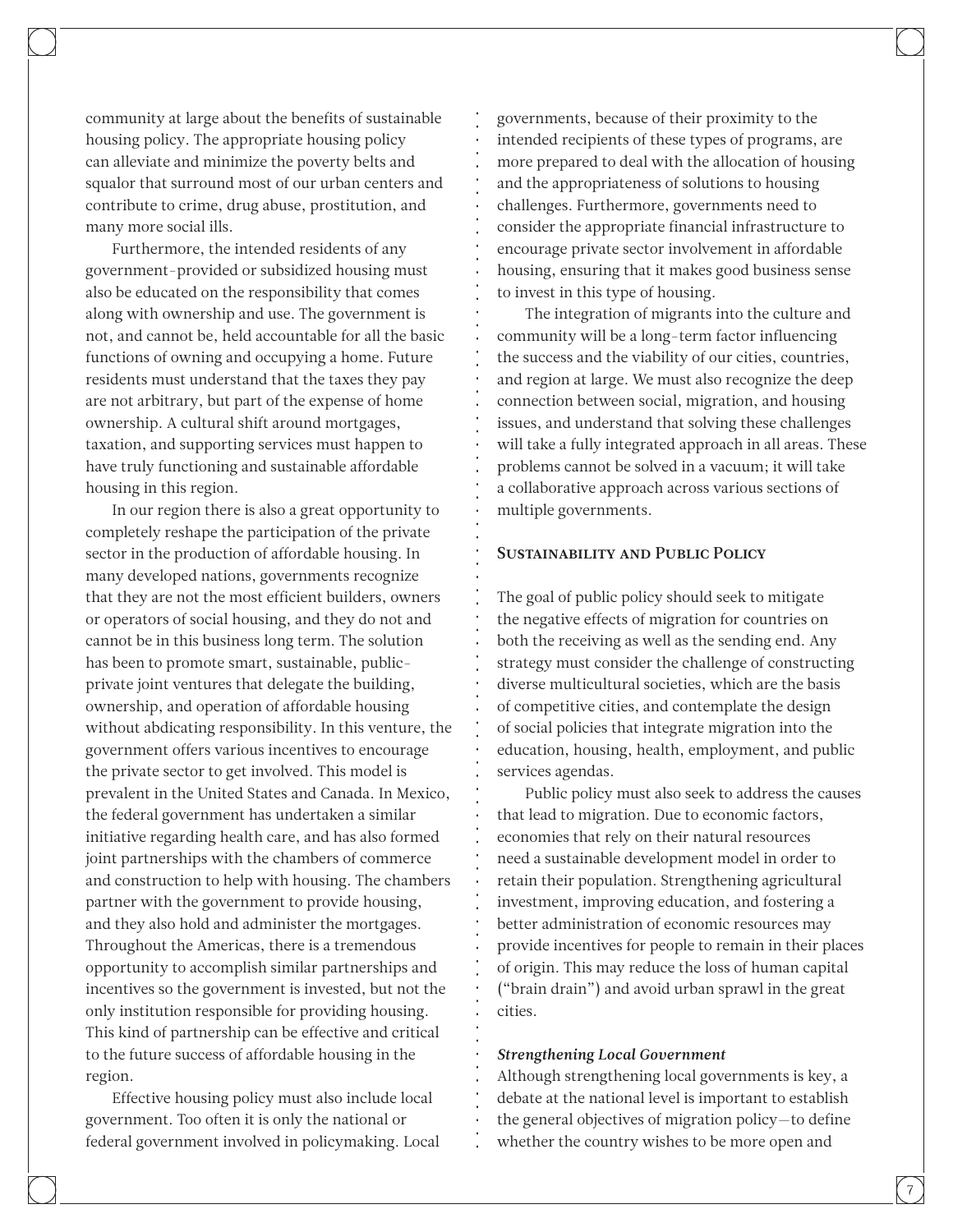more of a global community, or to accentuate the aspects of national identity.

In Mexico, for example, the concentration of power is in the cities. Therefore, people in the rural areas gravitate toward them, particularly to Mexico City. This demographic shift has been so significant it has allowed the political party that controls the capital to consolidate the country's power. This population density has also led to deterioration in the quality of life, prompting many to live in the surrounding cities and towns, such as Puebla, and commute to work in Mexico City—creating, among other things, a challenge for transportation infrastructure.

The city of Buenos Aires, as well as the larger metropolitan area of Argentina, has pockets of poverty caused mainly by immigrants (local and international) that cannot integrate fully into the urban area. Security services and police services have a tough time reaching these areas, which are mostly illegal settlements. Local administration, state, and federal governments are not coordinated and therefore lack the ability to engage with these areas and produce synchronized policies.

Similar to Buenos Aires, the majority of São Paulo's immigrants come from rural areas, in particular from the northern part of the country. Close to 100,000 people live in illegal settlements in outlying areas of the city, surrounding the spring areas around the river. The settlements pressure this natural resource, contaminating it at its source, resulting in a negative environmental impact for the entire city. However, many politicians support this illegal situation in order to garner power and electoral backing. Providing access to financial services, employment, housing, education, and health is an important challenge, together with economic development. Similar to the situation in Mexico City, another problem is related to the long distances that people must commute in order to work in São Paulo, which lacks an effective public transportation system.

#### *Receiving Countries and Cities*

The countries primarily receiving the migration flows are Canada and the United States. While the United States receives people from all over the world, most of the immigrants are from Latin America. Some cities, including Houston, are now multiethnic with

school districts in which students speak up to 40 different languages.

Other countries in the Americas experience ruralto-urban migration flows-movement that is a result of economic, social, or environmental impacts. Some serve as "transit countries," in which people move through their territory to reach a final destination like the United States or Canada. In the past, Latin America was a final destination, but in recent decades, it has shifted to a sending region, both to North America and to Europe. Additionally, it is now experiencing significant internal migration, from the countryside to the cities and towns.

For example, in Colombia the international immigrant population is less than 0.4 percent of the total population; however, since 1950, there has been a significant movement of people from rural areas to the cities, especially to the four cities that concentrate most of the economic power: Cali, Bogotá, Medellin, and Barranquilla. Most of these urban migrants are young people. Those that migrate to Bogotá, a city that is becoming very urbanized, tend to settle there and do not return to their place of origin. Colombia also suffers from forced migration, where people have to move because of violence and internal conflicts. This situation has generated unexpected movements to the cities, where the local governments are strained to offer public services and educational services.

In Bolivia, rural migration has had critical effects on the power structure and on the choice of leadership. The internal and rural migrants have created their own city, El Alto, with its own laws and processes. In Honduras, migration to the capital city of Tegucigalpa has resulted in housing shortages and a strain on education resources. In some cases, rural families send one person to the city to earn money; in other cases, rural families choose to sell everything they own and move to the city where their money quickly runs out.

The situation in Guatemala reflects 30 years of armed conflict, generating forced migration due to violence. In Guatemala, 60 percent of the population is of indigenous descent, and have few employment opportunities in their places of origin. The United States houses 10 percent of the country's population, and remittances from those immigrants are Guatemala's biggest source of income. Within Guatemala, most immigrants are drawn to the capital,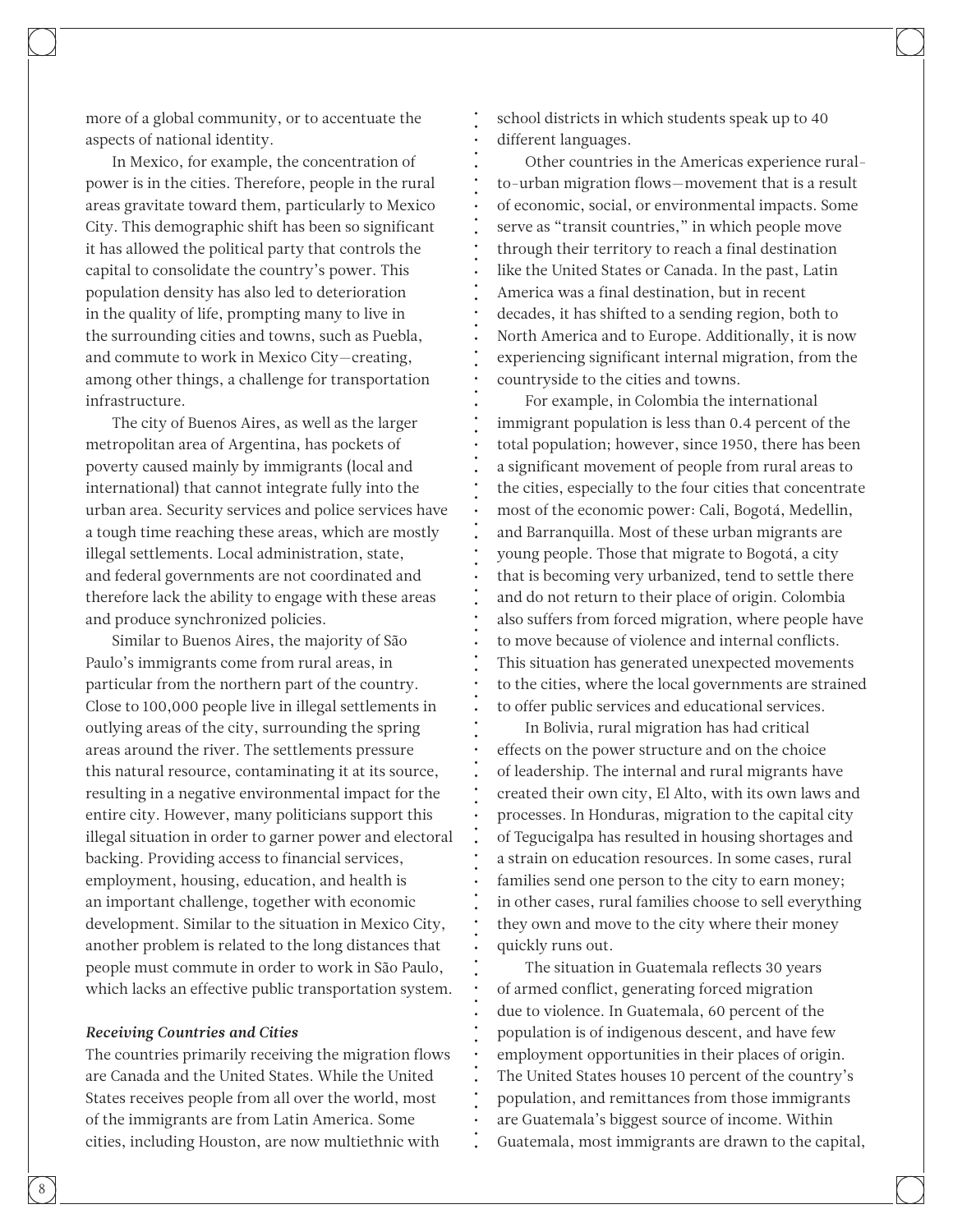which they consider the best place to live and access education and job opportunities. Additionally, Guatemala serves as one of the last frontiers for immigrants in transit to the United States through Mexico.

*International Understanding and Cooperation*

Migration must be considered as an opportunity to create plural societies. This requires the creation and implementation of suitable institutions and policies and, in this sense, there is still a significant deficit. Greater international cooperation and agreements are required for better understanding and management of the situation. Ignoring these needs only contributes to the creation of dual societies.

Countries in the Americas must establish cooperative systems to integrate their treatment of the migrant and immigrant population with policies that include a pathway to legal residential status within their countries. Without this alignment and cooperation between public policies and clear processes for securing legal residential status, there exists the potential for confusing ironies and double standards to exist between "competing" policies or laws, which would—in the end—limit immigrants' rights.

#### *Sustainability of Public Policies*

Migration policy is critical to development policy and thus must be considered a top priority in countries' national agendas. These policies must be designed taking into account views from civil society, the media, and the private sector. They need to be flexible in order to accommodate future changes without compromising opportunities and equality. Furthermore, these policies need to be based on a system of qualitative and quantitative indicators—allowing for the analysis of their impact after implementation.

The sustainability of the processes that mitigate the negative effects of migration can be obtained not only through focused programs, but also through the inclusion of the issue in diverse public policy agendas (education, housing, services). The design and implementation of public policies must therefore be directed toward an integration process. For example, a new housing policy should contemplate undocumented people. In this sense, governments

must consider the human rights dimension in their internal and international migration policies.

## **CONCLUSION**

The migratory phenomenon in the Americas is precisely one of the modern characteristics that make this world region unique in its mobility and circulation of people. This phenomenon generates incredibly complex challenges, but it also provides a great amount of opportunities, not only to those migrating, but also to those who live in regions that intercept the influx of new residents. The mitigation of the challenges could generate an increase of the positive effects of urban migration in the Americas.

For this to happen, constant monitoring and collection of accurate information of the number, origin, composition, and characteristics of the migratory populations of each country is essential. For most countries in the Americas, managing such data is a great challenge, but some attempts to collect such information are underway. In 2001, Argentina made its Complementary Survey of International Migrations (ECMI) part of the National Census of Population, Homes, and Houses. This information will be useful in designing public policies that take into account migratory variables.

Designing educational systems that lead to tight social cohesion benefits migratory populations as well as the native and general population of countries.

Finally, there must also be a presence of international cooperation, one in which multiple countries anticipate and coordinate the mechanisms to address migration across borders and to inform on the conditions and availability of public education, affordable housing, and employment conditions. Too often, immigrants make their moving decisions based on information from relatives or friends. Yet, this information can be incredibly subjective to the experience of those relatives or friends, and may not reflect the accurate realities of both promises and challenges that exist for new immigrants to a given country or urban region.

The 2008 Americas Project fellows fostered the discussion and integration of multiple perspectives from all of our countries regarding the topics mentioned in the report. While consensus among the participants was not an objective of the discussion